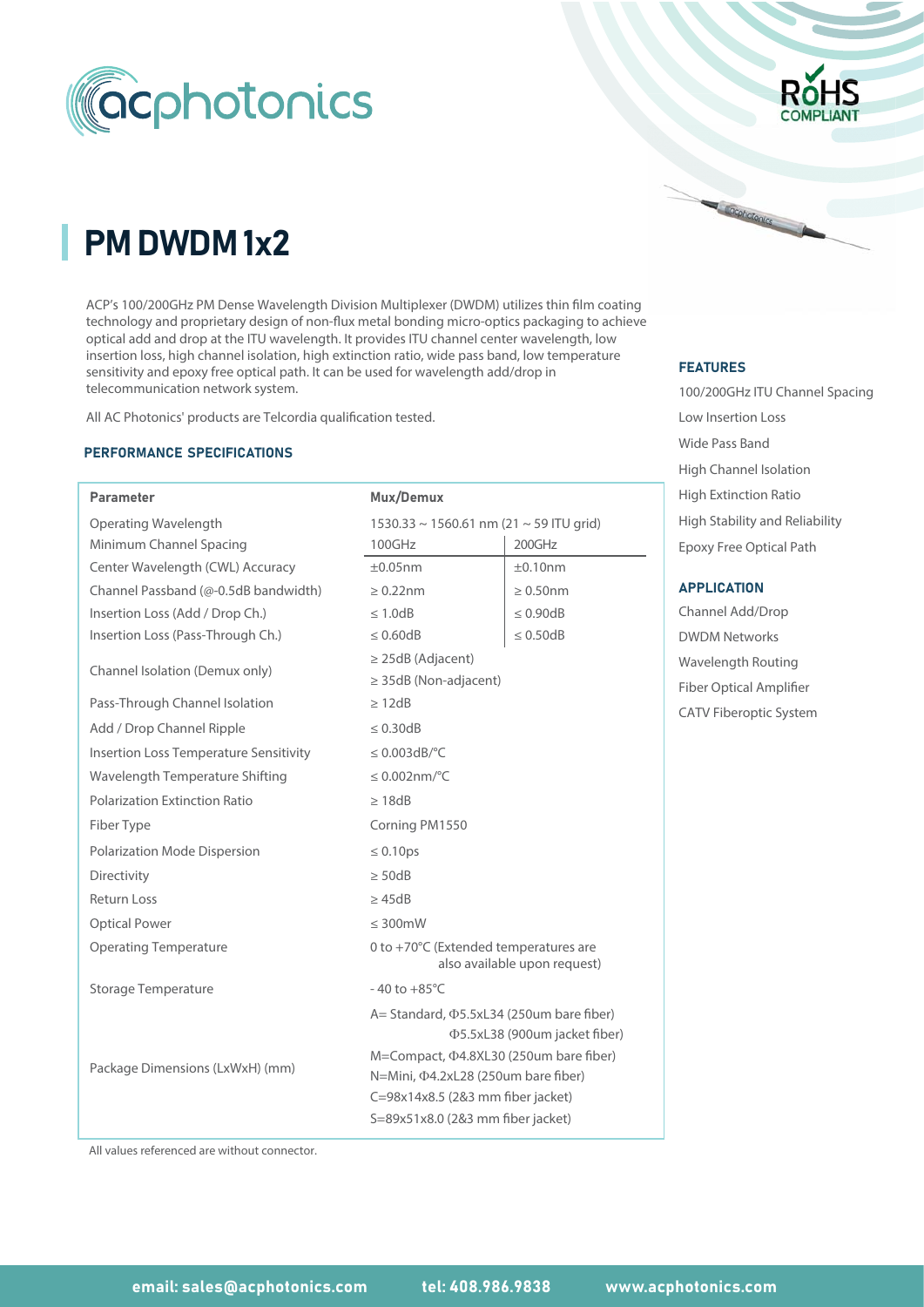



# PM DWDM 1 X2

#### MECHANICAL DIMENSIONS

A package:



M package:



N package:



C package:



S package:

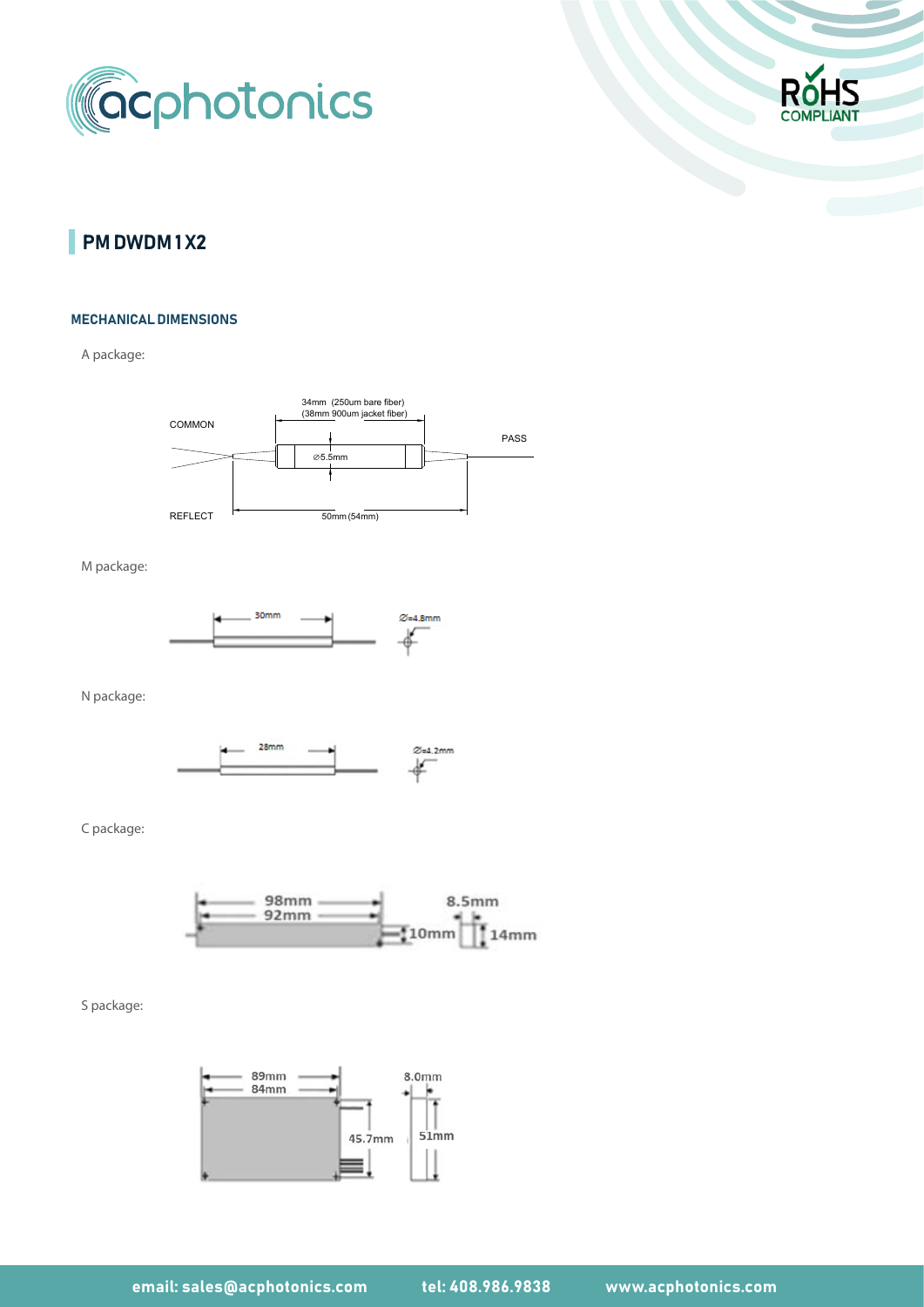



## **PM DWDM 1 X2**

CHANNEL CONFIGURATIONS



#### ORDERING INFORMATION

| <b>PM DWDM</b> | <b>Channel</b><br><b>Spacing</b> | 1st (ITU) channel<br>Wavelength* | Port        | Package         | <b>Fiber Type</b> | <b>Pigtail Style</b> | <b>Fiber Length</b> | $\ln$<br>Connector | Out<br>Connector | Working<br>axis     |
|----------------|----------------------------------|----------------------------------|-------------|-----------------|-------------------|----------------------|---------------------|--------------------|------------------|---------------------|
|                |                                  |                                  |             |                 |                   |                      |                     |                    |                  |                     |
|                |                                  | 1=100GHz C21=C21, 1560.6nm       | $102 = 1x2$ | $A = A$ package | N=PM 1550         | 1=Bare fiber         | $07=0.7m$           | $0 = None$         | $0 = None$       | S=Slow axis working |
|                |                                  | 2=200GHz C22=C22,1559.79nm       |             | M=M package     |                   | $2=900$ um           | $10=1.0m$           | $1 = FC/APC$       | $1 = FC/APC$     | F=Fast axis working |
|                |                                  | $\bullet$                        |             | N=N package     |                   | loose tube           |                     | $2 = FC/PC$        | $2 = FC/PC$      | B=Both axes working |
|                |                                  | $\bullet$                        |             | C=C package     |                   | 3=3mm jacket         |                     | $3 = SC/APC$       | $3 = SC/APC$     |                     |
|                |                                  | $\bullet$                        |             | S=Spackage      |                   | 4=2mm jacket         |                     | $4 = SC/PC$        | $4 = SC/PC$      |                     |
|                |                                  |                                  |             |                 |                   | 5=1.6mm jacket       |                     | $5 = ST$           | $5 = ST$         |                     |
|                |                                  |                                  |             |                 |                   |                      |                     | $6 = LCVUPC$       | $6 = LCYUPC$     |                     |
|                |                                  |                                  |             |                 |                   |                      |                     | $7 = LCAPC$        | $7 = LC/APC$     |                     |

\*O and L band wavelengths are also available upon request.